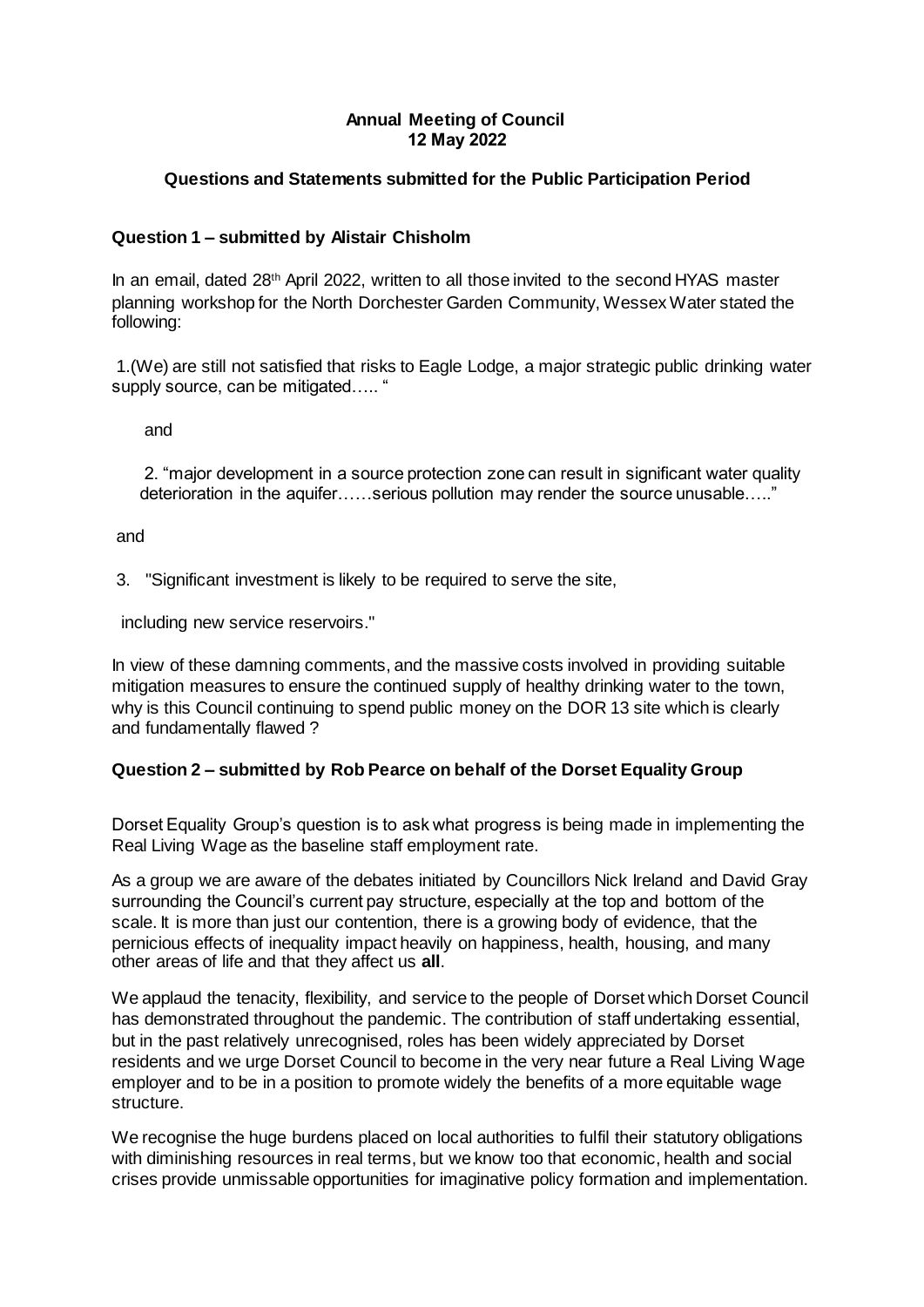It is our view that now is the time for Dorset Councillors, council officers and staff, trades unions, staff associations and Dorset residents to design such a policy and to see it to implementation. Not only will baseline pay increase, but so too will morale, productivity, local purchasing power and the example set to the private sector.

Dorset, despite all that it offers in terms of quality of life, has some of the highest indicators of inequality in the UK with often exorbitant urban housing costs; isolation and expensive, but frequently poor, public transport links in rural areas; and insecure and seasonal employment in seaside towns.

Let's secure for Dorset not only a highly valued quality of life but also the consideration and respect which the lowest paid deserve, alleviating some of their anxieties about the cost of enjoying life in Dorset.

Thank you very much.

#### **Question 3 & 4 – submitted by Dr Sandra Reeve on behalf of Dorset Climate Action Network (Question to be read by Giles Watts from Dorset Action Network)**

Dorset Council needs to be seen to operate fairly and to set high standards in public office. **Dorset Climate Action Network** is therefore very disappointed at the way the motion on UK energy self-sufficiency (Agenda 13) was handled at the Full Council meeting on 14th April.

It was clear that there were strong feelings in the chamber about this motion which included the proposal: 'Mindful of the current experience of global conflict and uncertainty, Dorset Council urges the Government to introduce an energy policy with the principal objective of securing permanent UK energy self-sufficiency from as early a date as possible, *utilising whatever forms of energy generation sourced from within the UK are necessary to this end'.* This proposal ignores both the recommendations of the IPPC report and Dorset Council's own Climate and Ecological Emergency Strategy.

Following the disruption by protesters, the meeting was moved to another room, where a vote was taken *with no debate permitted,* **apart from the words of the proposer and the seconder which were delivered before the disruption.** 

We note the actions by the two protesters calling themselves Grannies for the Future. However, Dorset Council's response to the protest was disappointing. By hurrying through the vote of such a key motion without public discussion and behind closed doors, the Council has stifled an important debate in the face of climate change and clearly failed to respect the principles of democracy, thereby damaging the Council's democratic reputation.

We call on the Council to deem the vote on the motion Agenda 13 null and void and bring the motion back to a future meeting so that it can be openly debated in public before a second vote is taken. We gather that this is possible if 24 members provide notice of a revised motion.

Question 1: Will the Chair please give their reasons for moving to an immediate vote on Agenda 13 without debate, rather than adjourning the vote to another occasion, which they could have chosen to do?

Question 2:We hope Dorset Council agrees that our energy and climate security is important enough to require a proper public debate; if so will the Council bring the motion back to a future meeting as this appears to us to be the most equitable way forward?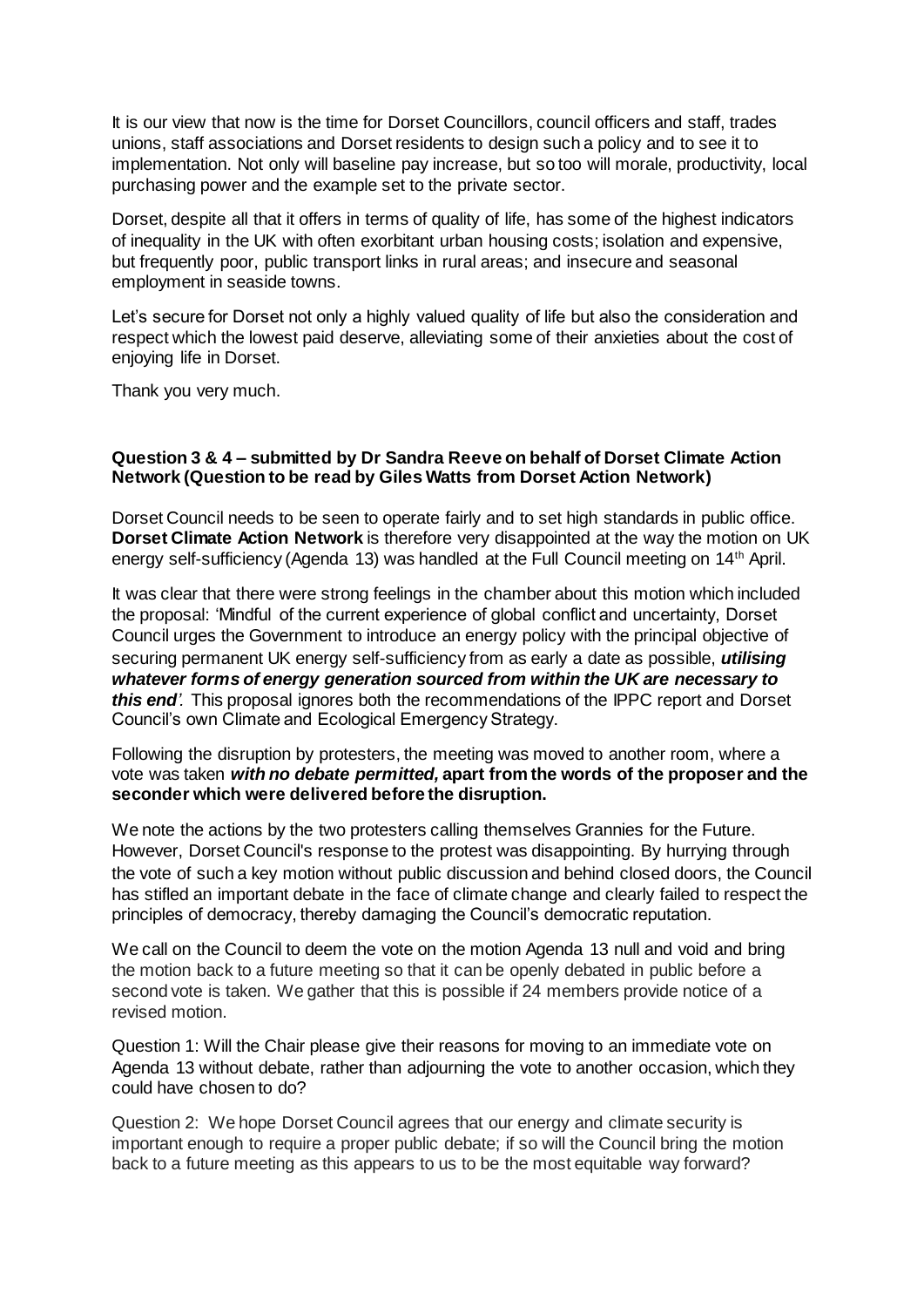# **Question 5 & 6 – submitted by Caz Dennett XR, Dorchester, Weymouth, and Portland**

On the 4th April 2022 UN General Secretary Antonio Guterres said:

*"We are on a pathway to global warming of more than double the 1.5°C limit agreed in Paris. Some Government and business leaders are saying one thing but doing another. Simply put, they are lying. And the results will be catastrophic. This is a climate emergency.*

*Climate scientists warn that we are already perilously close to tipping points that could lead to cascading and irreversible climate impacts. But, high*‑*emitting Governments and corporations are not just turning a blind eye, they are adding fuel to the flames.*

*They are choking our planet, based on their vested interests and historic investments in fossil fuels, when cheaper, renewable solutions provide green jobs, energy security and greater price stability.*

*Climate activists are sometimes depicted as dangerous radicals. But, the truly dangerous radicals are the countries that are increasing the production of fossil fuels [which include the UK].*

*Investing in new fossil fuels infrastructure is moral and economic madness.* 

*We must triple the speed of the shift to renewable energy.* 

*Leaders must lead.* 

*If you live in a big city, a rural area or a small island State; if you invest in the stock market; if you care about justice and our children's future; demand an end to all fossil fuel subsidies."*

### **Is Antonio Guterres, the United Nations and the Intergovernmental Panel on Climate Change wrong to say we must prevent all new oil & gas extraction, including here in Dorset?**

Question 2

Three years ago Dorset Council declared we are in a climate emergency, yet last month passed a motion to support new oil & gas extraction including here in Dorset and continues to invest £41 million of our Dorset Pension Fund in fossil fuels.

### **Does Dorset Council understand you are saying one thing and doing another, and displaying the moral and economic madness Mr Guterres refers to?**

### **Question 7 – submitted by Giles Watts**

My wife and I are lucky enough to be hosting two lovely Ukrainian Families who are seeking sanctuary from the war. They are two women in their 30s and three children aged 5, 8 and 8. Both families are from Kharkiv which has been largely destroyed by Russian forces. At the start of the war they spent their first week cowering in an unlit cellar beneath a Barber's shop before escaping to Poland. The Polish welcomed them in without any delays and quickly allocated them a single room in a large apartment block in Katowice along with many other refugee families.

The families arrived in Dorchester on Friday after a 5-week struggle to obtain visas. Two of the children did not have passports and had to travel to Warsaw for biometrics (photos and fingerprinting). Despite intervention from Chris Loder's team – for which we are grateful – the last visa for the 8-year-old boy was not granted until Wednesday evening just hours before